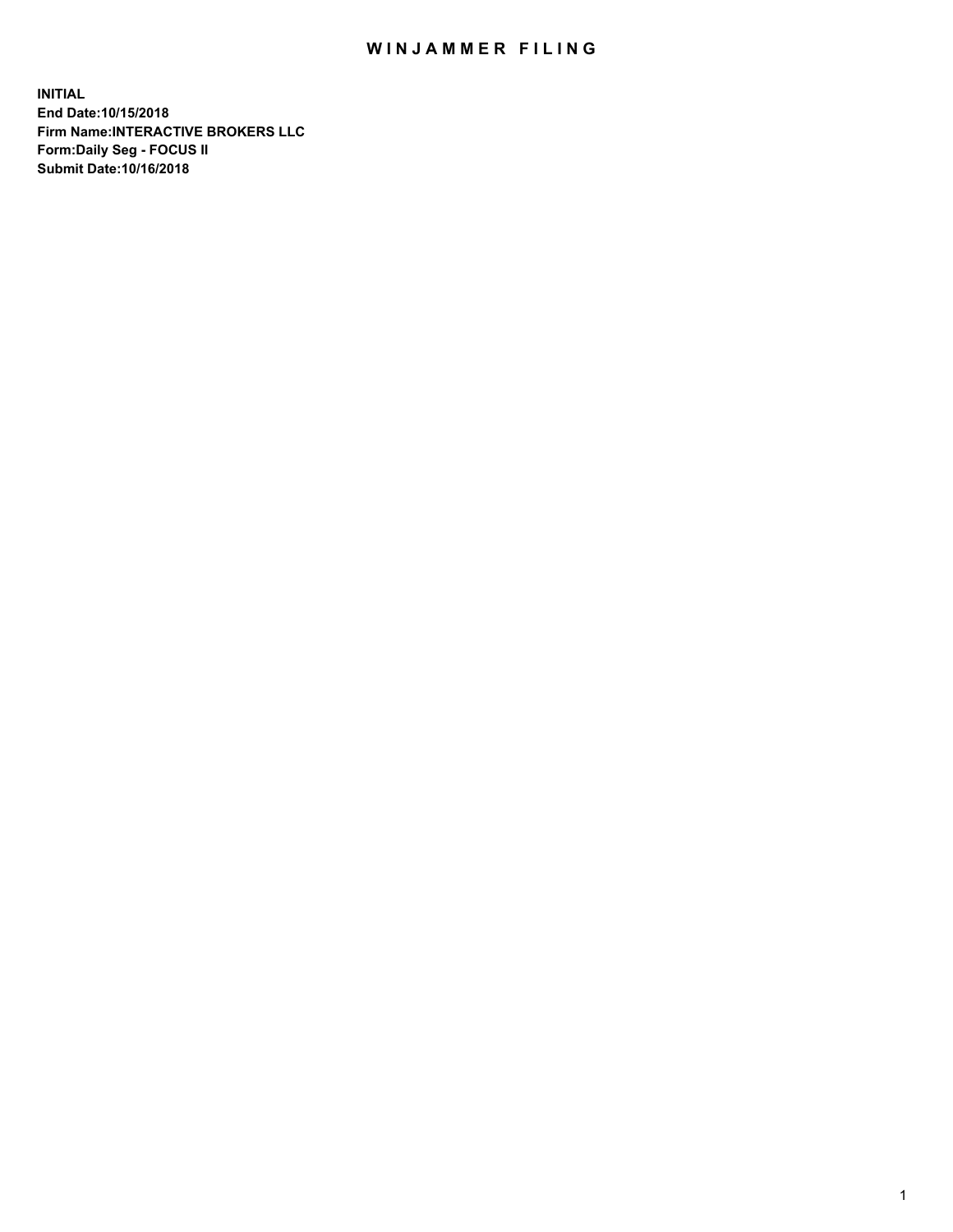**INITIAL End Date:10/15/2018 Firm Name:INTERACTIVE BROKERS LLC Form:Daily Seg - FOCUS II Submit Date:10/16/2018 Daily Segregation - Cover Page**

| Name of Company                                                                                                                                                                                                                                                                                                                | <b>INTERACTIVE BROKERS LLC</b>                                                                  |
|--------------------------------------------------------------------------------------------------------------------------------------------------------------------------------------------------------------------------------------------------------------------------------------------------------------------------------|-------------------------------------------------------------------------------------------------|
| <b>Contact Name</b>                                                                                                                                                                                                                                                                                                            | James Menicucci                                                                                 |
| <b>Contact Phone Number</b>                                                                                                                                                                                                                                                                                                    | 203-618-8085                                                                                    |
| <b>Contact Email Address</b>                                                                                                                                                                                                                                                                                                   | jmenicucci@interactivebrokers.c<br>om                                                           |
| FCM's Customer Segregated Funds Residual Interest Target (choose one):<br>a. Minimum dollar amount: ; or<br>b. Minimum percentage of customer segregated funds required:%; or<br>c. Dollar amount range between: and; or<br>d. Percentage range of customer segregated funds required between:% and%.                          | $\overline{\mathbf{0}}$<br>$\overline{\mathbf{0}}$<br>155,000,000 245,000,000<br>0 <sub>0</sub> |
| FCM's Customer Secured Amount Funds Residual Interest Target (choose one):<br>a. Minimum dollar amount: ; or<br>b. Minimum percentage of customer secured funds required:% ; or<br>c. Dollar amount range between: and; or<br>d. Percentage range of customer secured funds required between:% and%.                           | $\overline{\mathbf{0}}$<br>$\overline{\mathbf{0}}$<br>80,000,000 120,000,000<br>0 <sub>0</sub>  |
| FCM's Cleared Swaps Customer Collateral Residual Interest Target (choose one):<br>a. Minimum dollar amount: ; or<br>b. Minimum percentage of cleared swaps customer collateral required:% ; or<br>c. Dollar amount range between: and; or<br>d. Percentage range of cleared swaps customer collateral required between:% and%. | $\overline{\mathbf{0}}$<br>$\underline{\mathbf{0}}$<br>0 <sub>0</sub><br>0 <sub>0</sub>         |

Attach supporting documents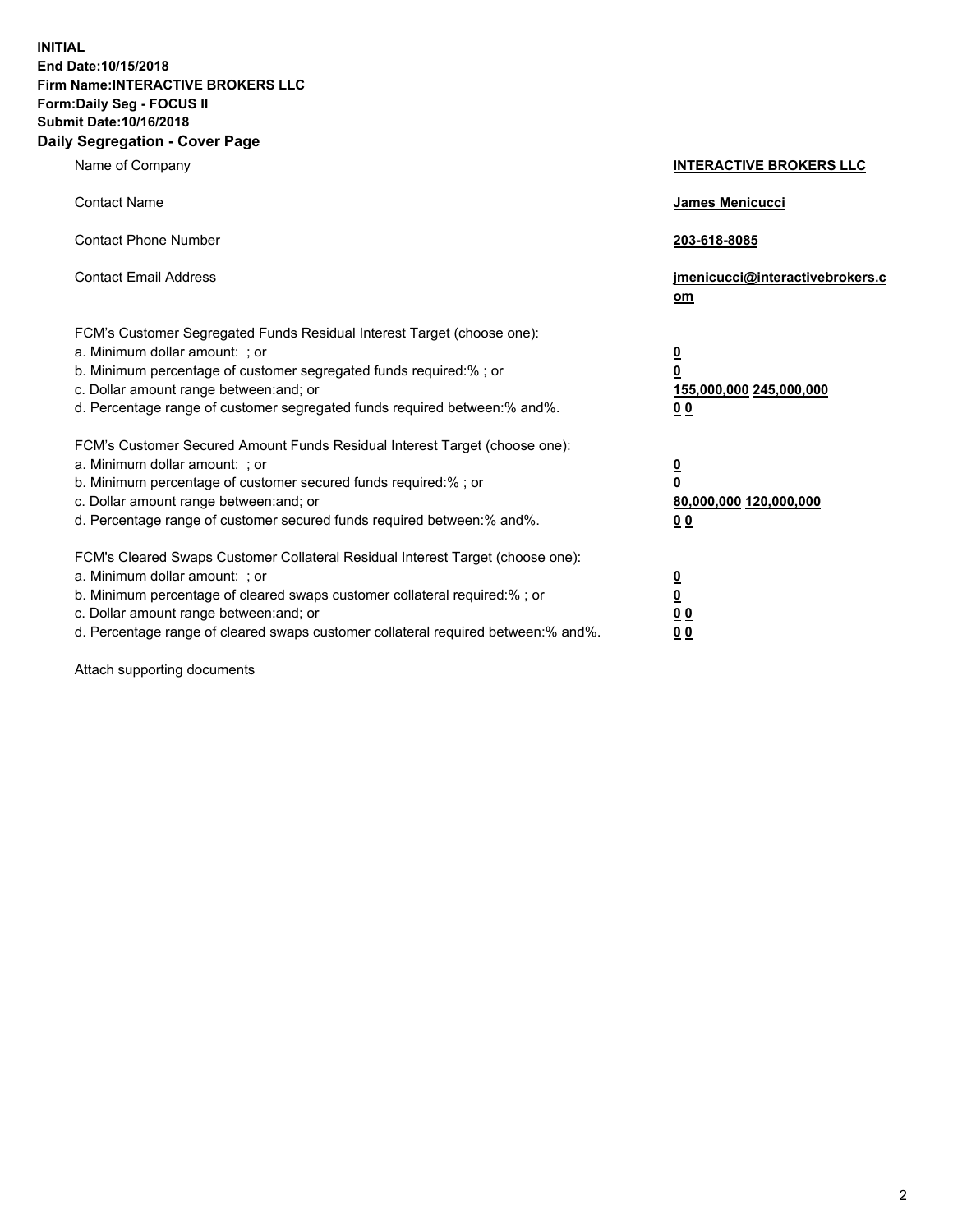## **INITIAL End Date:10/15/2018 Firm Name:INTERACTIVE BROKERS LLC Form:Daily Seg - FOCUS II Submit Date:10/16/2018 Daily Segregation - Secured Amounts**

|     | Dany Segregation - Secured Amounts                                                          |                                   |
|-----|---------------------------------------------------------------------------------------------|-----------------------------------|
|     | Foreign Futures and Foreign Options Secured Amounts                                         |                                   |
|     | Amount required to be set aside pursuant to law, rule or regulation of a foreign            | $0$ [7305]                        |
|     | government or a rule of a self-regulatory organization authorized thereunder                |                                   |
| 1.  | Net ledger balance - Foreign Futures and Foreign Option Trading - All Customers             |                                   |
|     | A. Cash                                                                                     | 448,985,573 [7315]                |
|     | B. Securities (at market)                                                                   | $0$ [7317]                        |
| 2.  | Net unrealized profit (loss) in open futures contracts traded on a foreign board of trade   | -8,128,379 [7325]                 |
| 3.  | Exchange traded options                                                                     |                                   |
|     | a. Market value of open option contracts purchased on a foreign board of trade              | 397,264 [7335]                    |
|     | b. Market value of open contracts granted (sold) on a foreign board of trade                | -31,402 [7337]                    |
| 4.  | Net equity (deficit) (add lines 1. 2. and 3.)                                               | 441,223,056 [7345]                |
| 5.  | Account liquidating to a deficit and account with a debit balances - gross amount           | 2,337 [7351]                      |
|     | Less: amount offset by customer owned securities                                            | 0 [7352] 2,337 [7354]             |
| 6.  | Amount required to be set aside as the secured amount - Net Liquidating Equity              | 441,225,393 [7355]                |
|     | Method (add lines 4 and 5)                                                                  |                                   |
| 7.  | Greater of amount required to be set aside pursuant to foreign jurisdiction (above) or line | 441,225,393 [7360]                |
|     | 6.                                                                                          |                                   |
|     | FUNDS DEPOSITED IN SEPARATE REGULATION 30.7 ACCOUNTS                                        |                                   |
| 1.  | Cash in banks                                                                               |                                   |
|     | A. Banks located in the United States                                                       | 60,563,752 [7500]                 |
|     | B. Other banks qualified under Regulation 30.7                                              | 0 [7520] 60,563,752 [7530]        |
| 2.  | Securities                                                                                  |                                   |
|     | A. In safekeeping with banks located in the United States                                   | 397,807,365 [7540]                |
|     | B. In safekeeping with other banks qualified under Regulation 30.7                          | 0 [7560] 397,807,365 [7570]       |
| 3.  | Equities with registered futures commission merchants                                       |                                   |
|     | A. Cash                                                                                     | $0$ [7580]                        |
|     | <b>B.</b> Securities                                                                        | $0$ [7590]                        |
|     | C. Unrealized gain (loss) on open futures contracts                                         | $0$ [7600]                        |
|     | D. Value of long option contracts                                                           | $0$ [7610]                        |
|     | E. Value of short option contracts                                                          | 0 [7615] 0 [7620]                 |
| 4.  | Amounts held by clearing organizations of foreign boards of trade                           |                                   |
|     | A. Cash                                                                                     | $0$ [7640]                        |
|     | <b>B.</b> Securities                                                                        | $0$ [7650]                        |
|     | C. Amount due to (from) clearing organization - daily variation                             | $0$ [7660]                        |
|     | D. Value of long option contracts                                                           | $0$ [7670]                        |
|     | E. Value of short option contracts                                                          | 0 [7675] 0 [7680]                 |
| 5.  | Amounts held by members of foreign boards of trade                                          |                                   |
|     | A. Cash                                                                                     | 93,951,987 [7700]                 |
|     | <b>B.</b> Securities                                                                        | $0$ [7710]                        |
|     | C. Unrealized gain (loss) on open futures contracts                                         | 8,140,986 [7720]                  |
|     | D. Value of long option contracts                                                           | 397,264 [7730]                    |
|     | E. Value of short option contracts                                                          | -31,402 [7735] 102,458,835 [7740] |
| 6.  | Amounts with other depositories designated by a foreign board of trade                      | $0$ [7760]                        |
| 7.  | Segregated funds on hand                                                                    | $0$ [7765]                        |
| 8.  | Total funds in separate section 30.7 accounts                                               | 560,829,952 [7770]                |
| 9.  | Excess (deficiency) Set Aside for Secured Amount (subtract line 7 Secured Statement         | 119,604,559 [7380]                |
|     | Page 1 from Line 8)                                                                         |                                   |
| 10. | Management Target Amount for Excess funds in separate section 30.7 accounts                 | 80,000,000 [7780]                 |
| 11. | Excess (deficiency) funds in separate 30.7 accounts over (under) Management Target          | 39,604,559 [7785]                 |
|     |                                                                                             |                                   |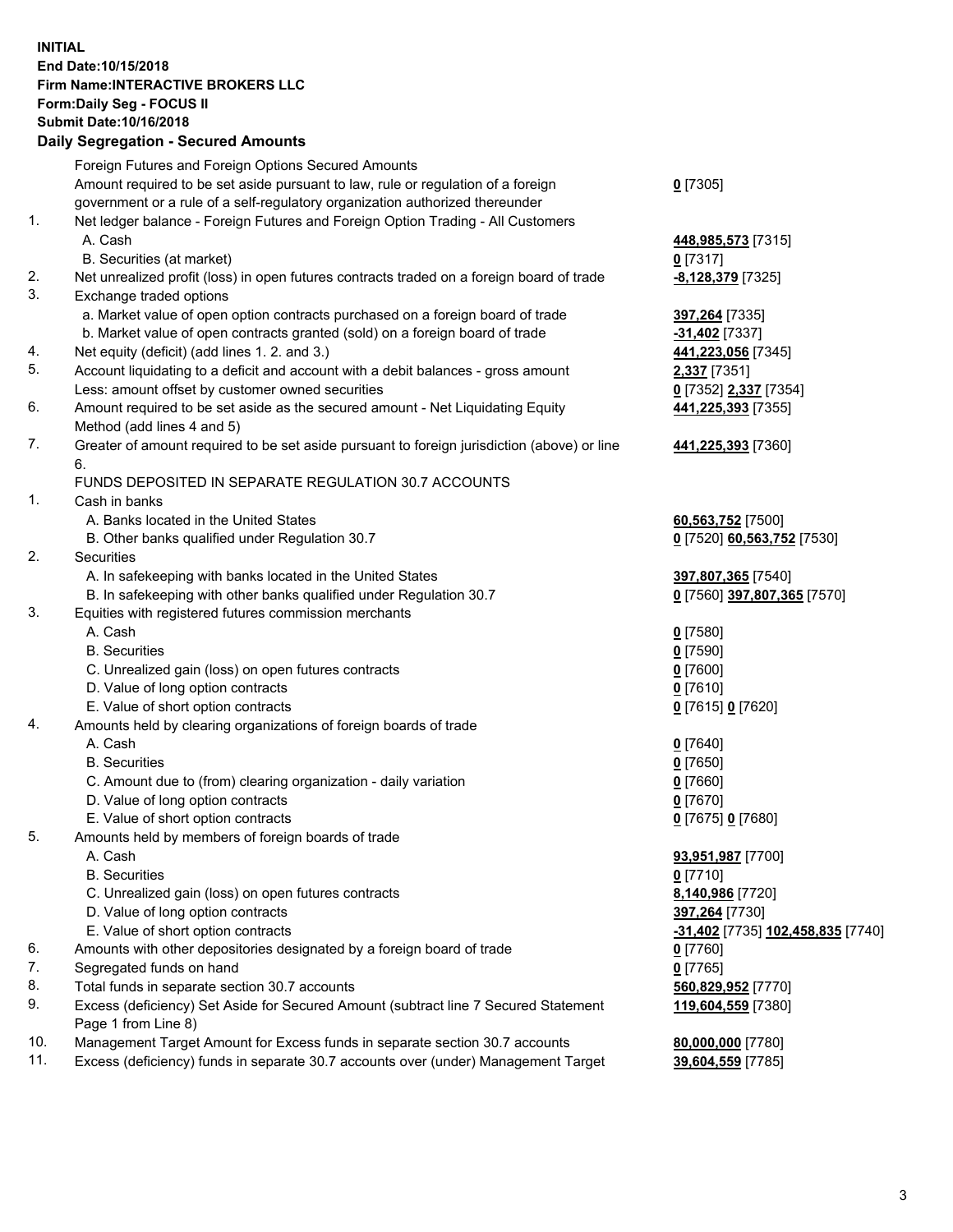**INITIAL End Date:10/15/2018 Firm Name:INTERACTIVE BROKERS LLC Form:Daily Seg - FOCUS II Submit Date:10/16/2018 Daily Segregation - Segregation Statement** SEGREGATION REQUIREMENTS(Section 4d(2) of the CEAct) 1. Net ledger balance A. Cash **4,208,639,344** [7010] B. Securities (at market) **0** [7020] 2. Net unrealized profit (loss) in open futures contracts traded on a contract market **19,529,391** [7030] 3. Exchange traded options A. Add market value of open option contracts purchased on a contract market **477,204,653** [7032] B. Deduct market value of open option contracts granted (sold) on a contract market **-520,796,188** [7033] 4. Net equity (deficit) (add lines 1, 2 and 3) **4,184,577,200** [7040] 5. Accounts liquidating to a deficit and accounts with debit balances - gross amount **163,245** [7045] Less: amount offset by customer securities **0** [7047] **163,245** [7050] 6. Amount required to be segregated (add lines 4 and 5) **4,184,740,445** [7060] FUNDS IN SEGREGATED ACCOUNTS 7. Deposited in segregated funds bank accounts A. Cash **713,116,555** [7070] B. Securities representing investments of customers' funds (at market) **2,341,177,203** [7080] C. Securities held for particular customers or option customers in lieu of cash (at market) **0** [7090] 8. Margins on deposit with derivatives clearing organizations of contract markets A. Cash **3,445,474** [7100] B. Securities representing investments of customers' funds (at market) **1,371,318,138** [7110] C. Securities held for particular customers or option customers in lieu of cash (at market) **0** [7120] 9. Net settlement from (to) derivatives clearing organizations of contract markets **291,492** [7130] 10. Exchange traded options A. Value of open long option contracts **477,257,523** [7132] B. Value of open short option contracts **-520,857,146** [7133] 11. Net equities with other FCMs A. Net liquidating equity **0** [7140] B. Securities representing investments of customers' funds (at market) **0** [7160] C. Securities held for particular customers or option customers in lieu of cash (at market) **0** [7170] 12. Segregated funds on hand **0** [7150] 13. Total amount in segregation (add lines 7 through 12) **4,385,749,239** [7180] 14. Excess (deficiency) funds in segregation (subtract line 6 from line 13) **201,008,794** [7190] 15. Management Target Amount for Excess funds in segregation **155,000,000** [7194] **46,008,794** [7198]

16. Excess (deficiency) funds in segregation over (under) Management Target Amount Excess